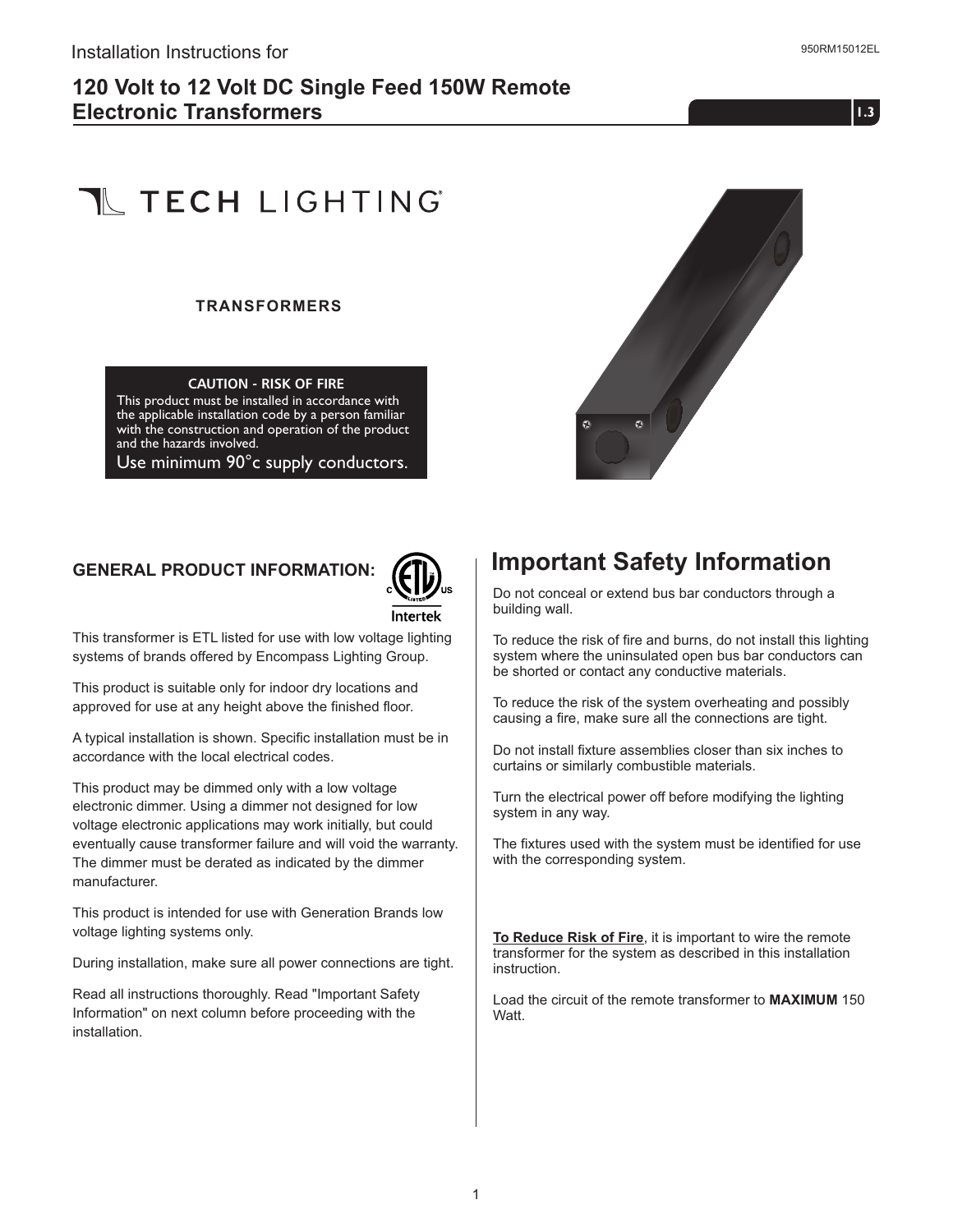# **Install the Remote Transformer**

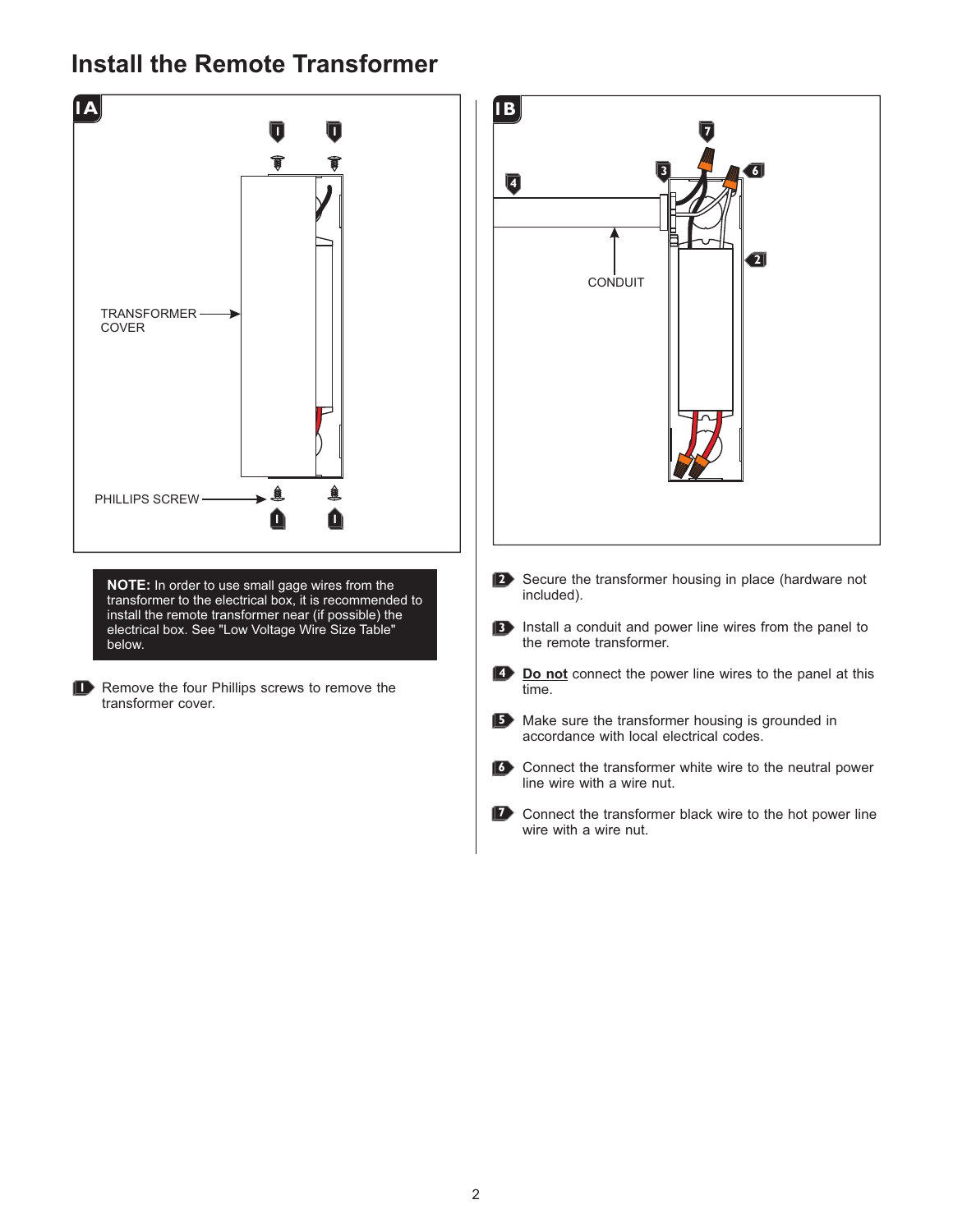



For the best performance, use the "Low Voltage Wire **9** Size Table" below to select the wire size.

**NOTE:** Other wire sizes that comply with electrical code can be used, but may result in an increased voltage drop and reduced lamp intensity.

**NOTE:** The THHN wire sizes are for 3% or less drop in voltage based on 150 watt loads. Lengths are the distance from the transformer to the system power feed connector.

- **ID** Install the low voltage wires from the transformer to the electrical power feed box.
- **n** Connect one red transformer wire to each low voltage wire with a wire nut.

| LOW VOLTAGE WIRE SIZE TABLE      |                              |                                        |                                         |                                         |                                         |                                         |
|----------------------------------|------------------------------|----------------------------------------|-----------------------------------------|-----------------------------------------|-----------------------------------------|-----------------------------------------|
| <b>ITRANSFORMER</b><br>I WATTAGE | <b>WIRE SIZE</b><br>FOR 5 FT | <b>WIRE SIZE</b><br><b>FOR 6-15 FT</b> | <b>WIRE SIZE</b><br><b>FOR 16-20 FT</b> | <b>WIRE SIZE</b><br><b>FOR 21-40 FT</b> | <b>WIRE SIZE</b><br><b>FOR 40-60 FT</b> | <b>WIRE SIZE</b><br><b>FOR 61-90 FT</b> |
| <b>150 WATT</b>                  | #12 GA                       | #8 GA                                  | #6 GA                                   | #4 GA                                   | #2 GA                                   | #1 GA                                   |